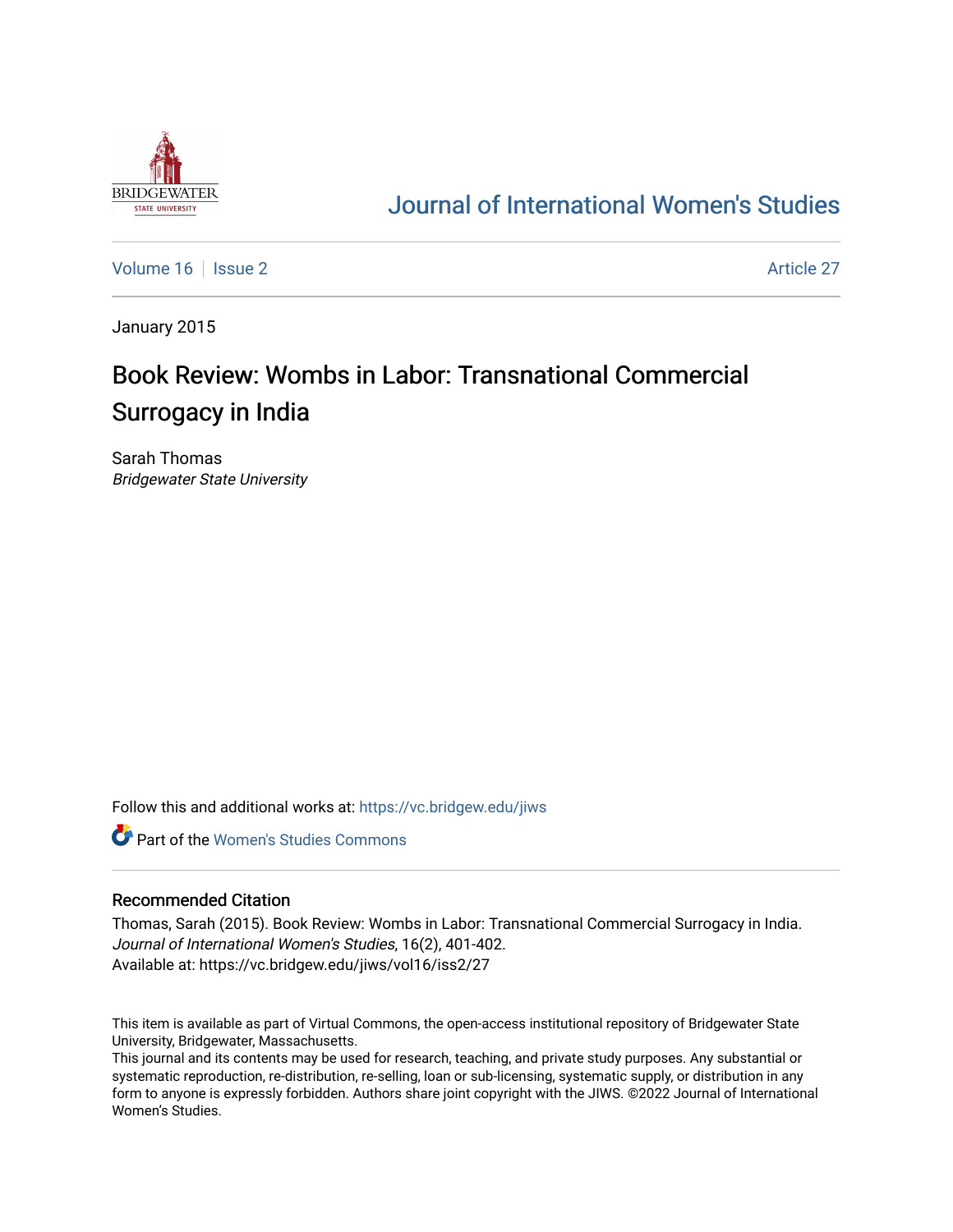#### Thomas: Book Review

This journal and its contents may be used for research, teaching and private study purposes. Any substantial or systematic reproduction, re-distribution, re-selling, loan or sub-licensing, systematic supply or distribution in any form to anyone is expressly forbidden. ©2015 Journal of International Women's Studies.

## **Wombs in Labor: Transnational Commercial Surrogacy in India**  Pande, Amrita. 2014. Columbia University Press. New York. 272 pages. Paper \$28.00

## Reviewed by Sarah Thomas<sup>1</sup>

Amrita Pande's *Wombs in Labor: Transnational Commercial Surrogacy in India* is a fascinating look at the world of the Indian surrogate and the choice she makes in an effort to better her and her family's economic status. At times heart-wrenching, Pande's ethnographic research provides a detailed and empathetic look at the business of India's surrogacy industry and the women who willingly carry a child for those unable to do so.

Pande's research leads her to southern India where she works to immerse herself in the surrogacy industry by visiting clinics, living in hostels and speaking with everyone involved in this burgeoning labor market. She even spends time with the infertility doctor, "Usha Madam", made famous by Oprah Winfrey's 2006 segment "Wombs for Rent". Unlike in the Oprah segment, Pande highlights the sacrifices made by the surrogates, rather than the trials and heartbreak faced by couples struggling with infertility. Most importantly, through her detailed and rich interviews, Pande provides a highly nuanced and intimate look at the thoughts and hopes of these surrogates, and a realistic portrayal of life as a surrogate.

Consisting of nine chapters and an epilogue, *Wombs in Labor* focuses on surrogacy's role in the changing landscape of India. Carefully woven into each chapter are the numerous field notes and interviews Pande conducted with the surrogates, conversations that vividly account life as a surrogate, including all of the messy details often left unsaid. It's these vignettes that are the real strength of this study and what provide the reader with a keen understanding of the power struggle, joy and pain that is accompanied with surrogacy.

In the early chapters, Pande sets the stage for her study, by providing a brief overview of the history of reproduction in India, specifically in the south, and what she deems a contradictory stance between "pro-natal technologies in an anti-natal state." Ironically, while India is wellknown for outsourcing surrogates, its own people are encouraged, through incentives, to practice a two-child norm. Pande argues that this is hypocritical since the government allows surrogacy clinics to promote reproductive tourism while at the same time persuades women to practice birth control at home. In an effort to help the reader understand how and why a woman becomes a surrogate, Pande interviews dozens of surrogates and hears first-hand what brought them to surrogacy, and, in many cases, what keeps them there. Through these engrossing vignettes, we learn the myriad of reasons for choosing surrogacy and are offered insights about their hopes and dreams for the future.

Moving through the chapters, Pande provides insight into the daily lives of the surrogates. She focuses on the recruitment tactics employed by the brokers and the daily rituals at the maternity clinics and how they work to create the perfect "mother-worker." Through conversations with doctors, surrogate counselors, and brokers, Pande illustrates the thinking behind recruitment campaigns and the work that is put into convincing the surrogates that they

l

401

<sup>&</sup>lt;sup>1</sup> Assistant Professor of Secondary education and English, Bridgewater State University, Bridgewater, MA, 02325. Sarah.thomas@bridgew.edu